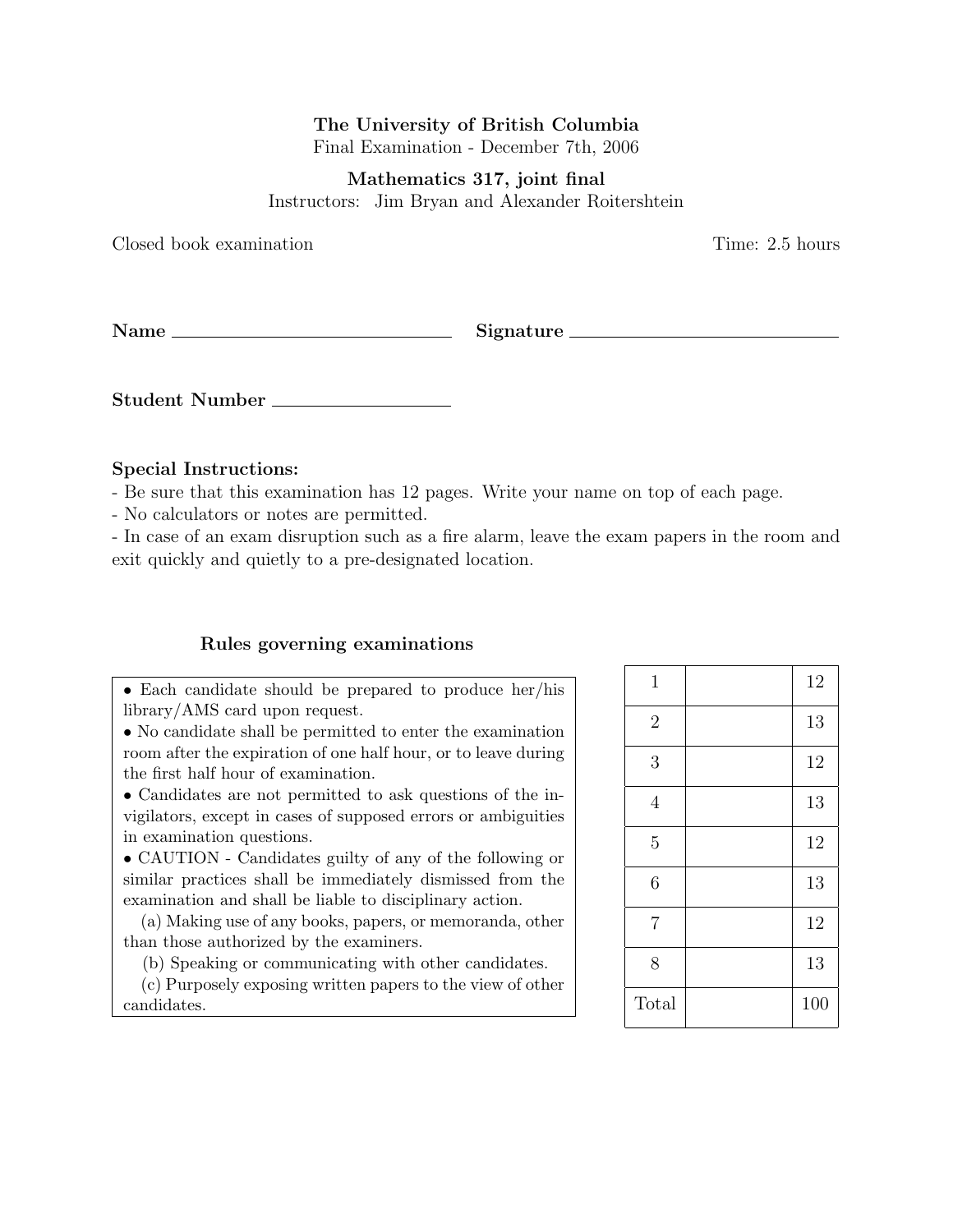# Problem 1. (12 points.)

Evaluate the integral

$$
\int_C xy\,dx + yz\,dy + zx\,dz
$$

around the triangle with vertices  $(1, 0, 0)$ ,  $(0, 1, 0)$ , and  $(0, 0, 1)$ , oriented clockwise as seen from the point  $(1, 1, 1)$ .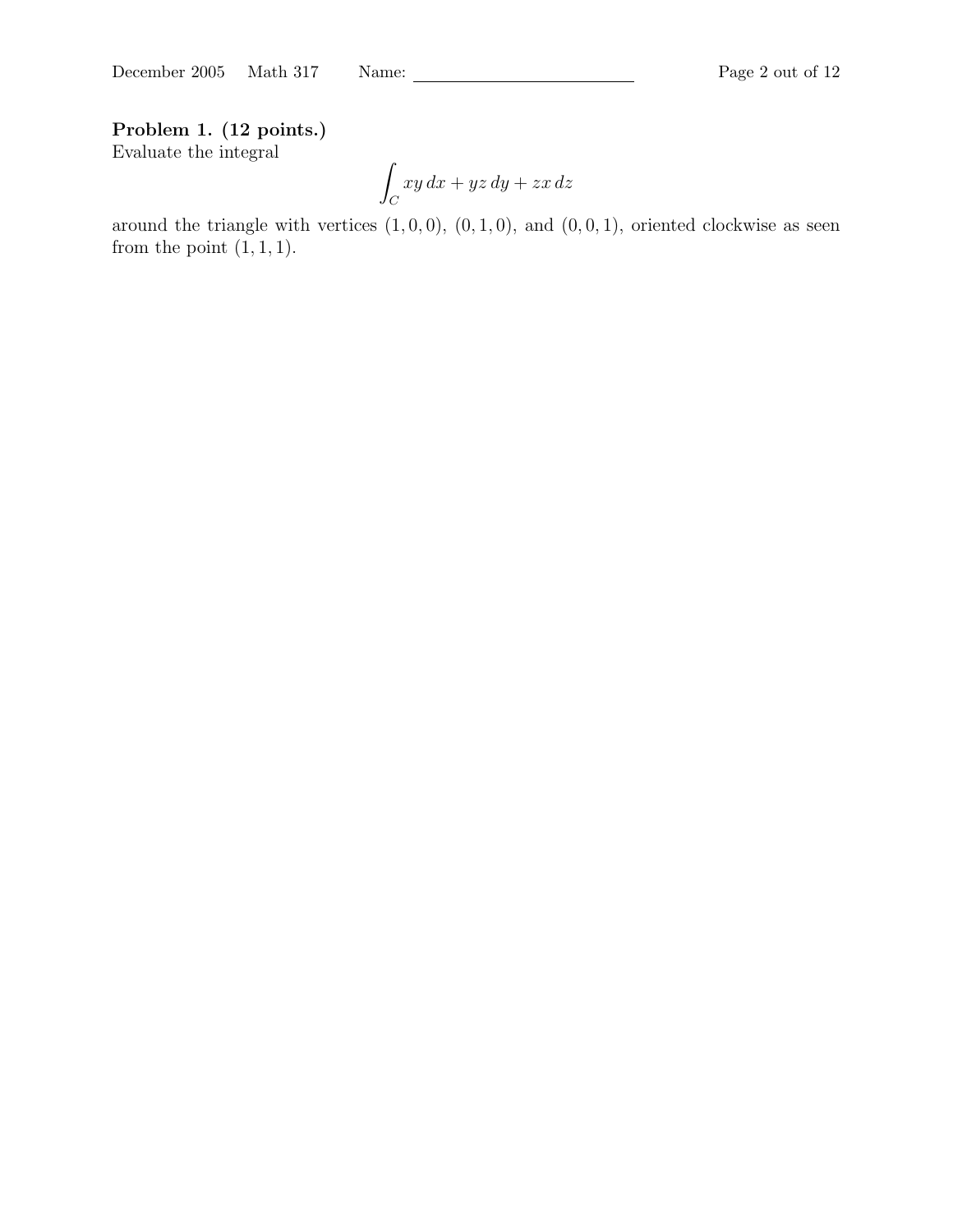# Problem 2. (13 points.)

Let C be the curve in the xy plane from the point  $(0, 0)$  to the point  $(5, 5)$  consisting of the ten line segments consecutively connecting the points  $(0,0)$ ,  $(0,1)$ ,  $(1,1)$ ,  $(1,2)$ ,  $(2,2)$ ,  $(2,3)$ , (3,3), (3,4), (4,4), (4,5), (5,5). Evaluate the line integral

$$
\int_C \mathbf{F} \cdot d\mathbf{r}
$$

where

$$
\mathbf{F} = y\mathbf{i} + (2x - 10)\mathbf{j}.
$$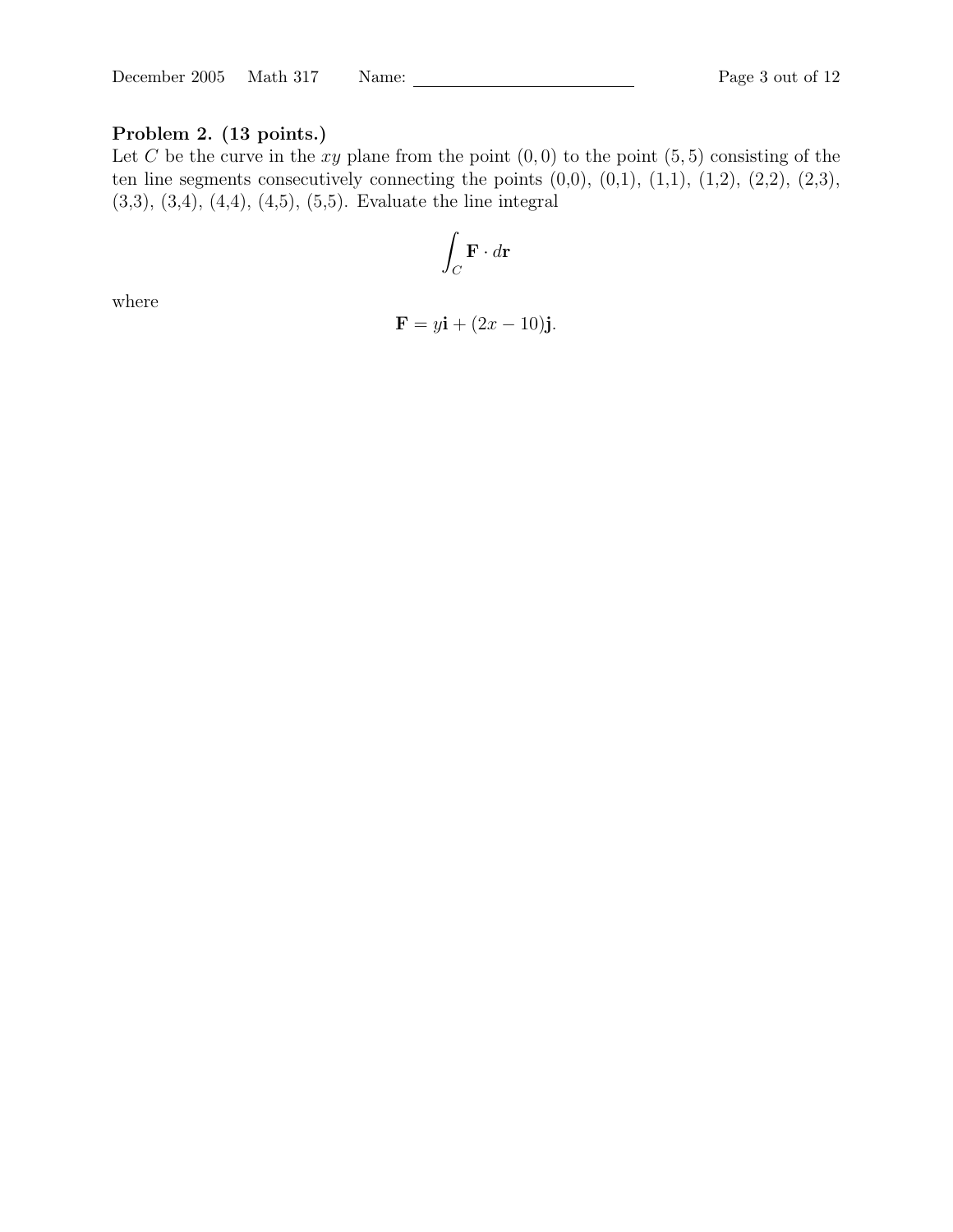December 2005 Math 317 Name: Page 4 out of 12

# Problem 3. (12 points.)

Let  $S$  be the surface given by the equation

$$
x^2 + z^2 = \sin^2(y)
$$

lying between the planes  $y = 0$  and  $y = \pi$ . Evaluate the integral

$$
\iint_S \sqrt{1 + \cos^2(y)} \, dS.
$$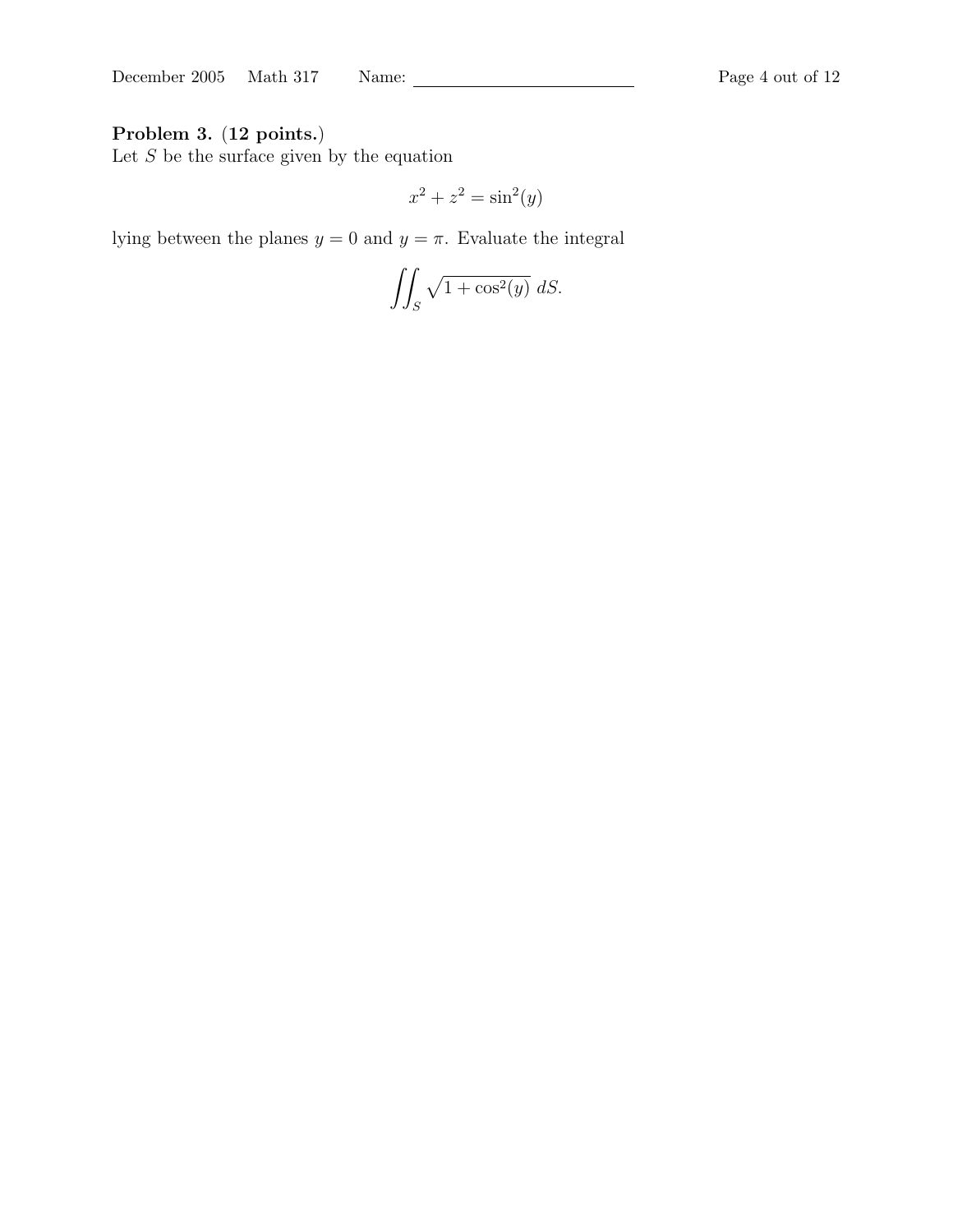### Problem 4. (13 points.)

Let S be the part of the sphere  $x^2 + y^2 + z^2 = 4$  between the planes  $z = 1$  and  $z = 0$  oriented away from the origin. Let

$$
\mathbf{F} = (e^y + xz)\mathbf{i} + (zy + \tan(x))\mathbf{j} + (z^2 - 1)\mathbf{k}.
$$

Compute the flux integral

$$
\iint_S \mathbf{F} \cdot d\mathbf{S}.
$$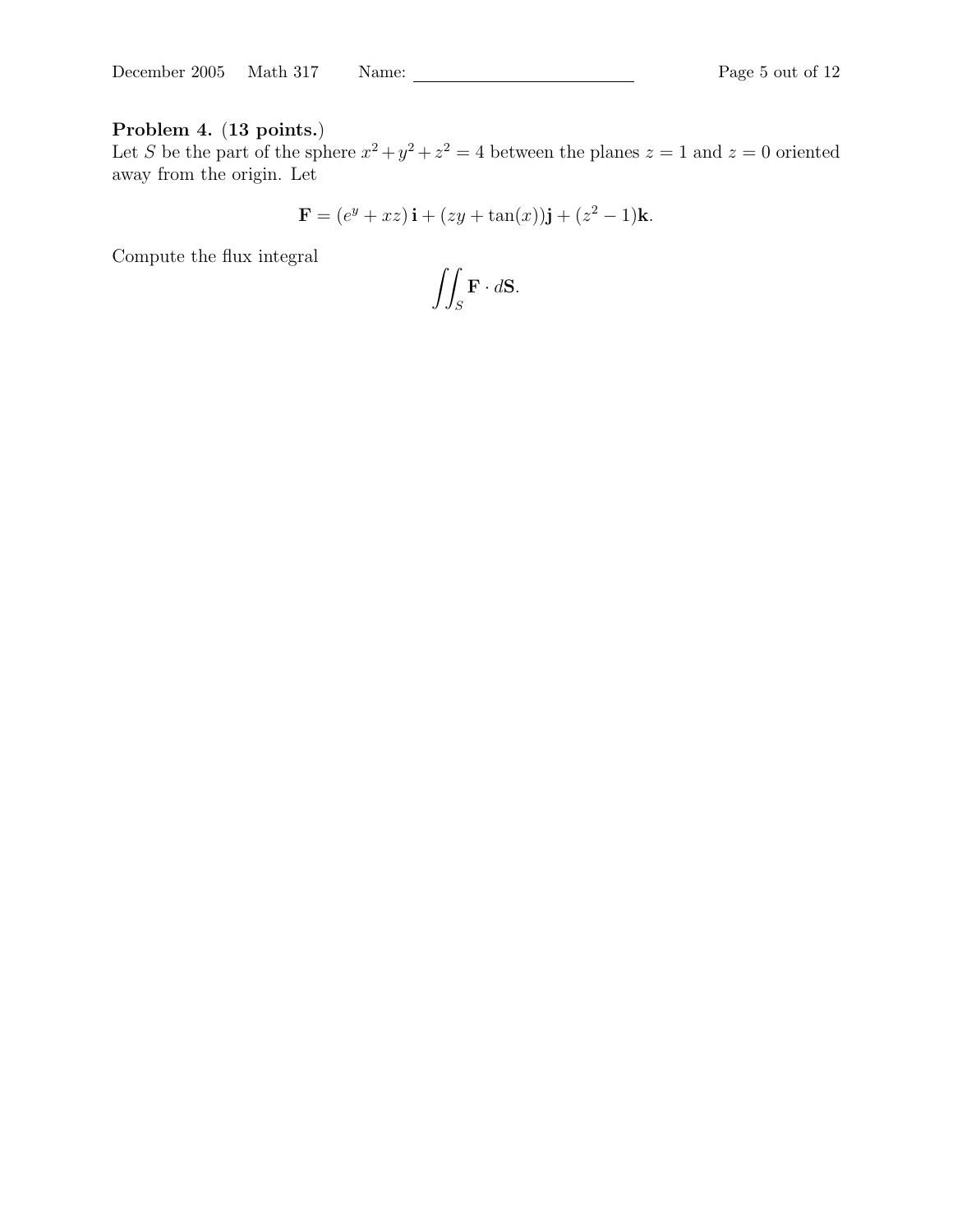December 2005 Math 317 Name: 2005 Math 317 Name: Page 6 out of 12

[blank page]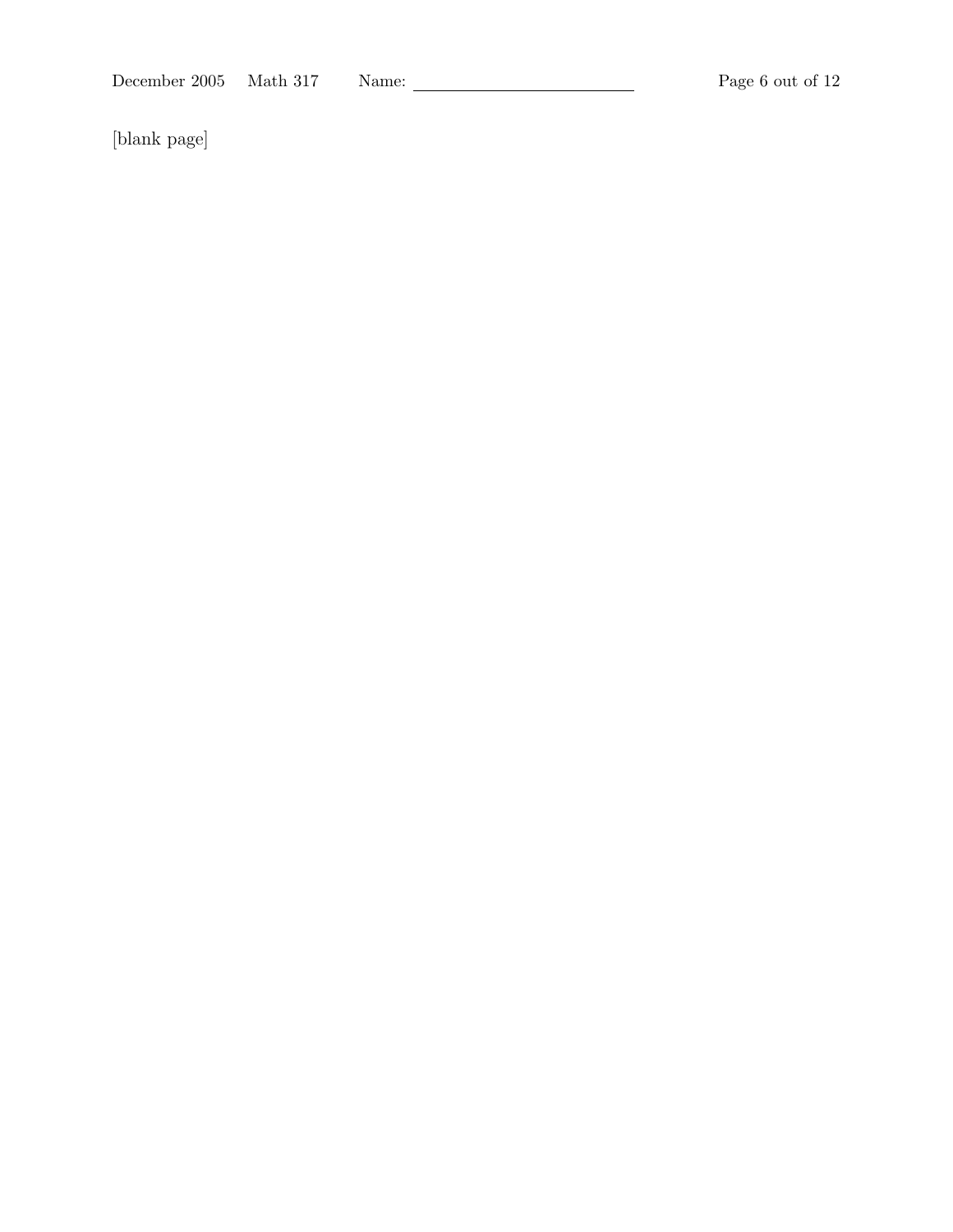# Problem 5. (12 points.)

Let

$$
\mathbf{r}(t) = \cos^3 t \mathbf{i} + \sin^3 t \mathbf{j} + \frac{3}{2}\sin t \cos t \mathbf{k}.
$$

Reparameterize  $r(t)$  with respect to arclength measured from the point  $t = 0$  in the direction of increasing t.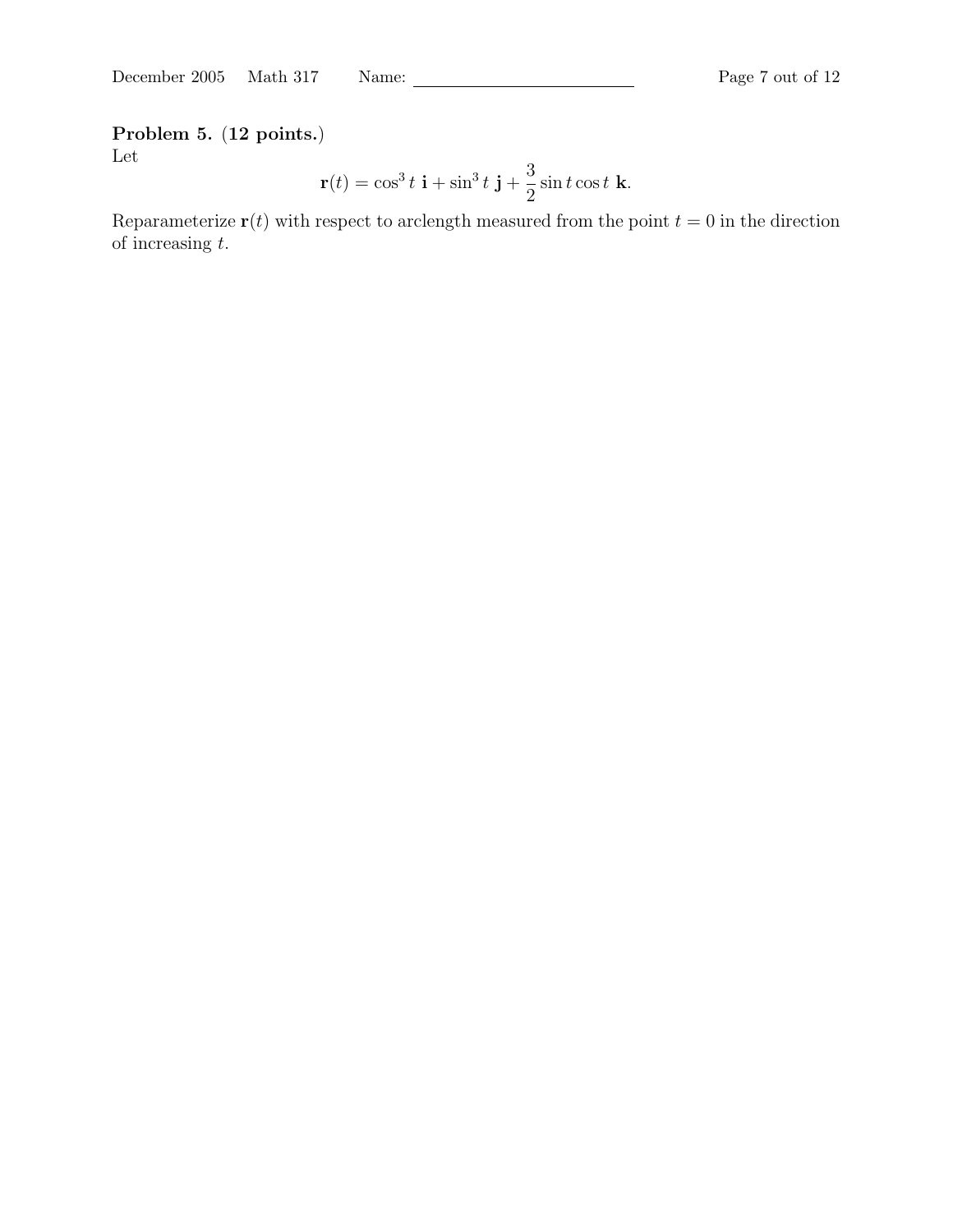Problem 6. (13 points.) Let

$$
\mathbf{r}(t) = t^2 \,\mathbf{i} + 2t \,\mathbf{j} + \ln t \,\mathbf{k}.
$$

Compute the unit tangent and unit normal vectors  $\mathbf{T}(t)$  and  $\mathbf{N}(t)$ . Compute the curvature  $\kappa(t)$ . Simplify whenever possible!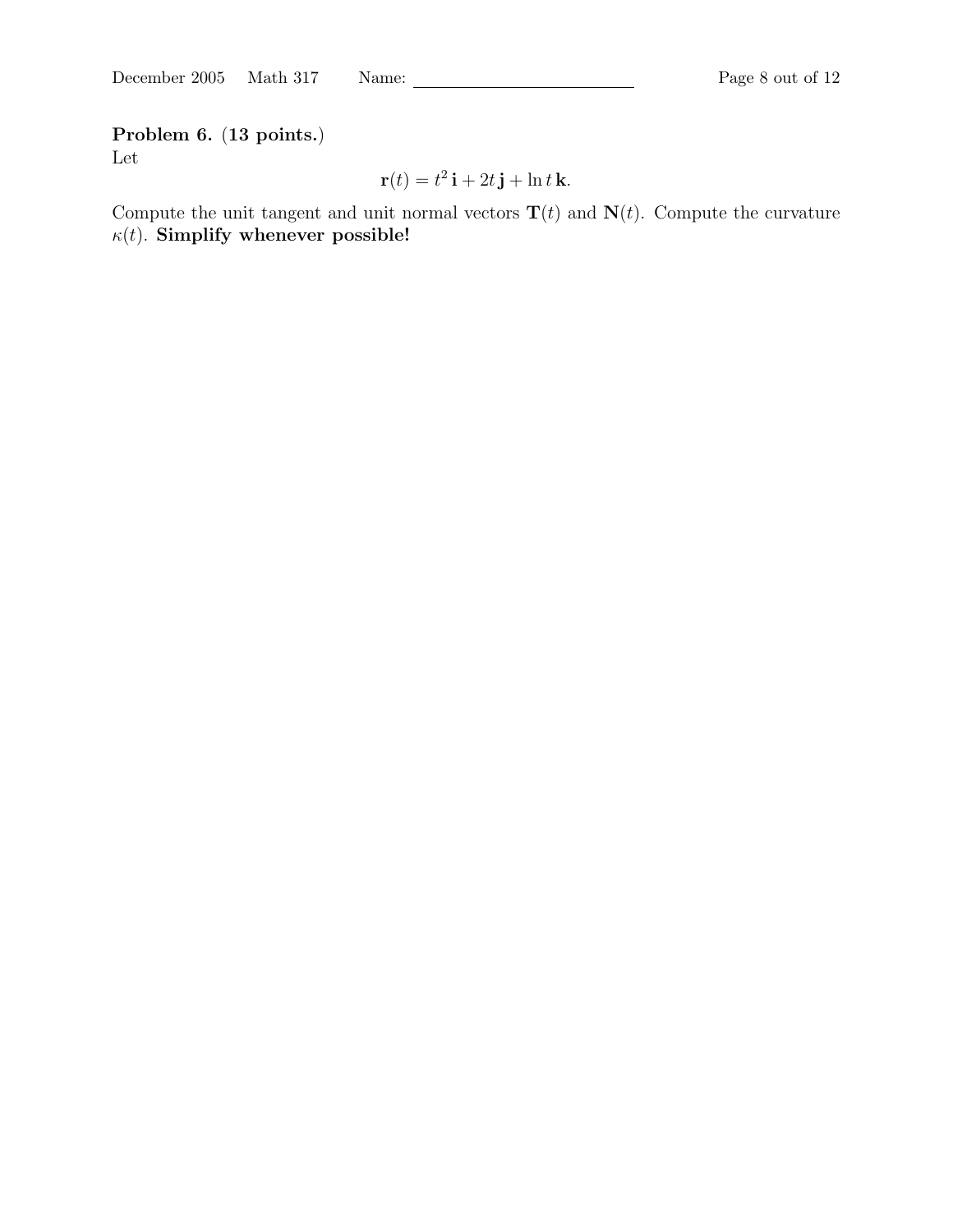December 2005 Math 317 Name:  $\frac{1}{2}$  Page 9 out of 12

[blank page]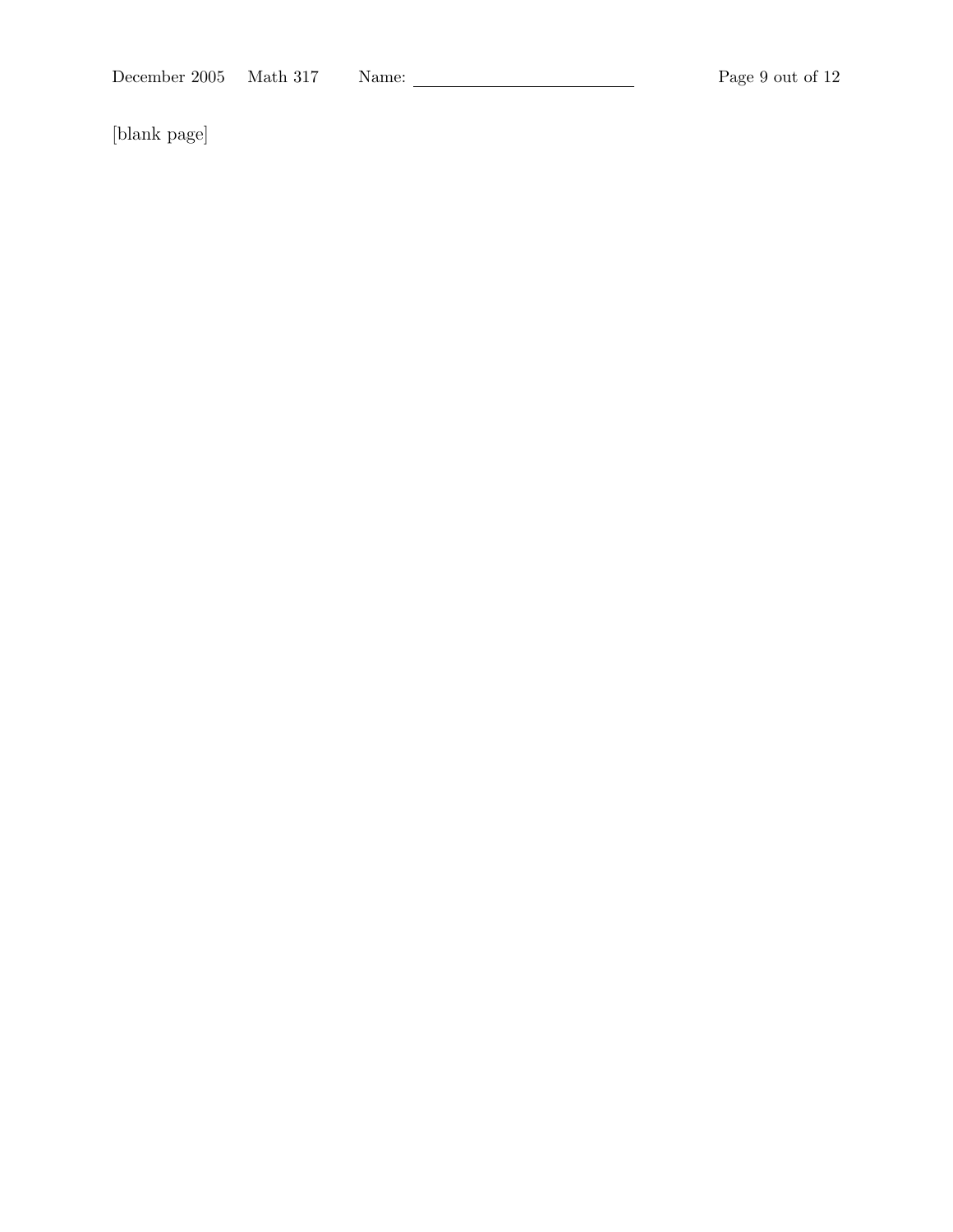# Problem 7. (12 points.)

Show that the following line integral is independent of path and evaluate the integral.

$$
\int_C (ye^x + \sin y)dx + (e^x + \sin y + x\cos y)dy,
$$

where C is any path from  $(1, 0)$  to  $(0, \pi/2)$ .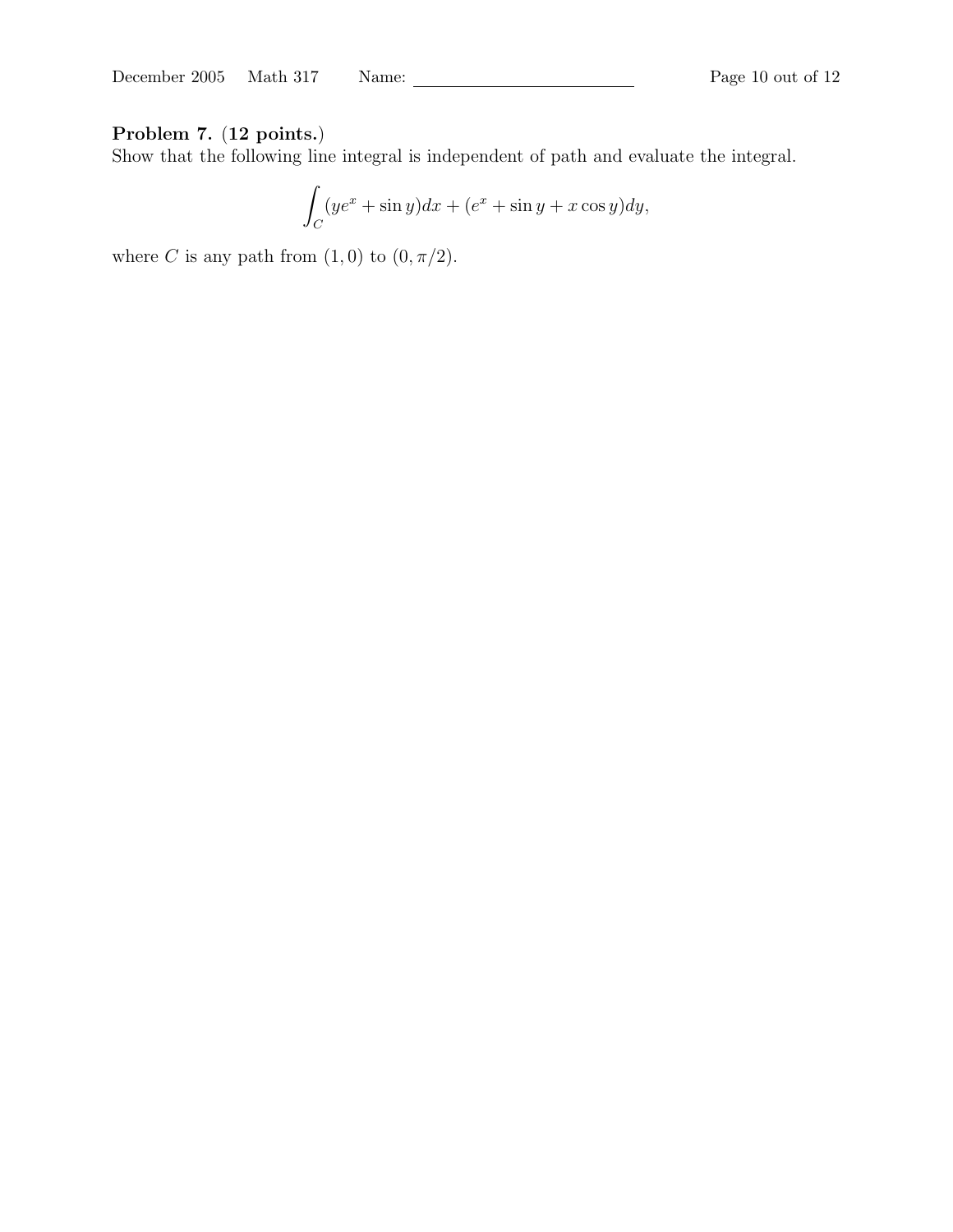December 2005 Math 317 Name: Page 11 out of 12

### Problem 8. (13 points.) Let

$$
\mathbf{F} = \frac{-z}{x^2 + z^2} \mathbf{i} + y \mathbf{j} + \frac{x}{x^2 + z^2} \mathbf{k}.
$$

- 1. Determine the domain of F.
- 2. Determine the curl of F. Simplify if possible.
- 3. Determine the divergence of F. Simplify if possible.
- 4. Is F conservative? Give a reason for your answer.